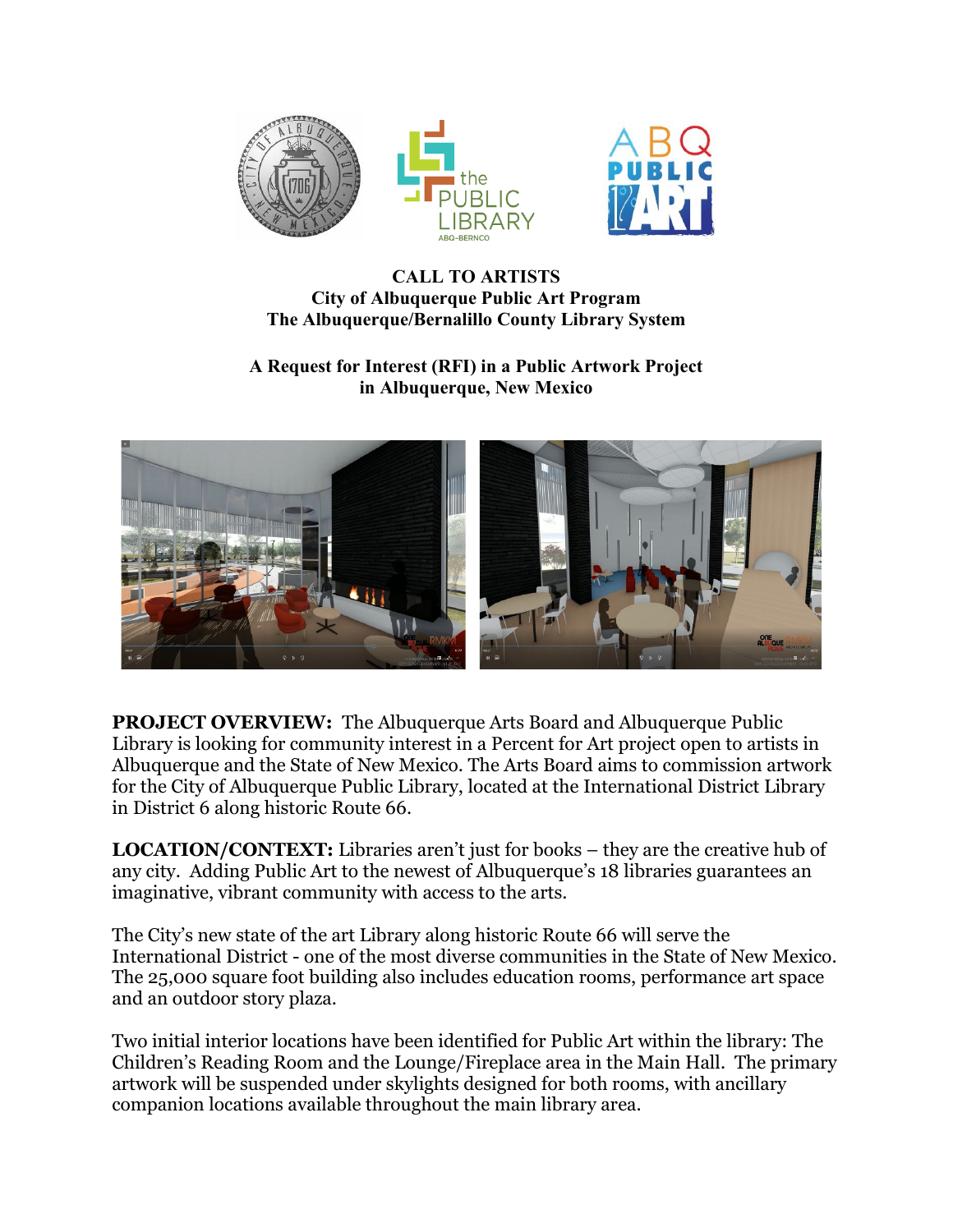**PROJECT INTENT/THEME**: New Mexico is known for its open skies and natural light. Artists are encouraged to incorporate this element into the work using traditional and nontraditional ways of manipulating and incorporating the natural light that will highlight the two interior locations at the International District Library.

Artists will also gain valuable professional experience working on design and fabrication with representatives from renowned international artist workshop Mayer of Munich. Founded in 1847, Franz Mayer of Munich is one of the world's foremost studios for the development and production of mosaics and stained-glass projects for artists and architects worldwide through an intensive studio process.

The IDL Project also supports the Department of Arts and Culture's programs which helps artist reach the next step in their creative career by providing resources and partners that advance their business efforts or artistic fulfillment.

**MEDIA/STYLE/SIZE:** The Art Selection Committee will consider a variety of media and styles that translates well into a suspended and other architectural glass formats. The Committee will commission works that can be suspended under skylights inside the International District Library that have been identified and approved by the Arts Board and the City of Albuquerque. The work will be positioned in order to interact with the room's natural light.

**BUDGET:** The public art budget for this project is approximately One Hundred Fifty Thousand Dollars (\$150,000) from Percent for Art funding. The commissioned artists' design, fabrication, delivery and installation stipends are also budgeted from this total amount, which includes the professional development training from Mayer of Munich for designing in glass.

**PROCESS:** Artists are asked to submit a brief statement of interest in order to be advanced to an invitational second round. A submitted response to the RFI is required for all artists and/or artist teams. The Committee will review a pool of qualified artists from an initial Request for Interest, and select up to fifteen (15) semi-finalists who will meet in Albuquerque with a Mayer of Munich representative to learn how the company fabricates works with artists. After the briefing, the finalists will present their proposal for the Library to the Art Selection Committee for review and recommendation to the Arts Board.

The Art Selection Committee will offer five (5) finalists a \$500-dollar stipend for their preliminary design concepts.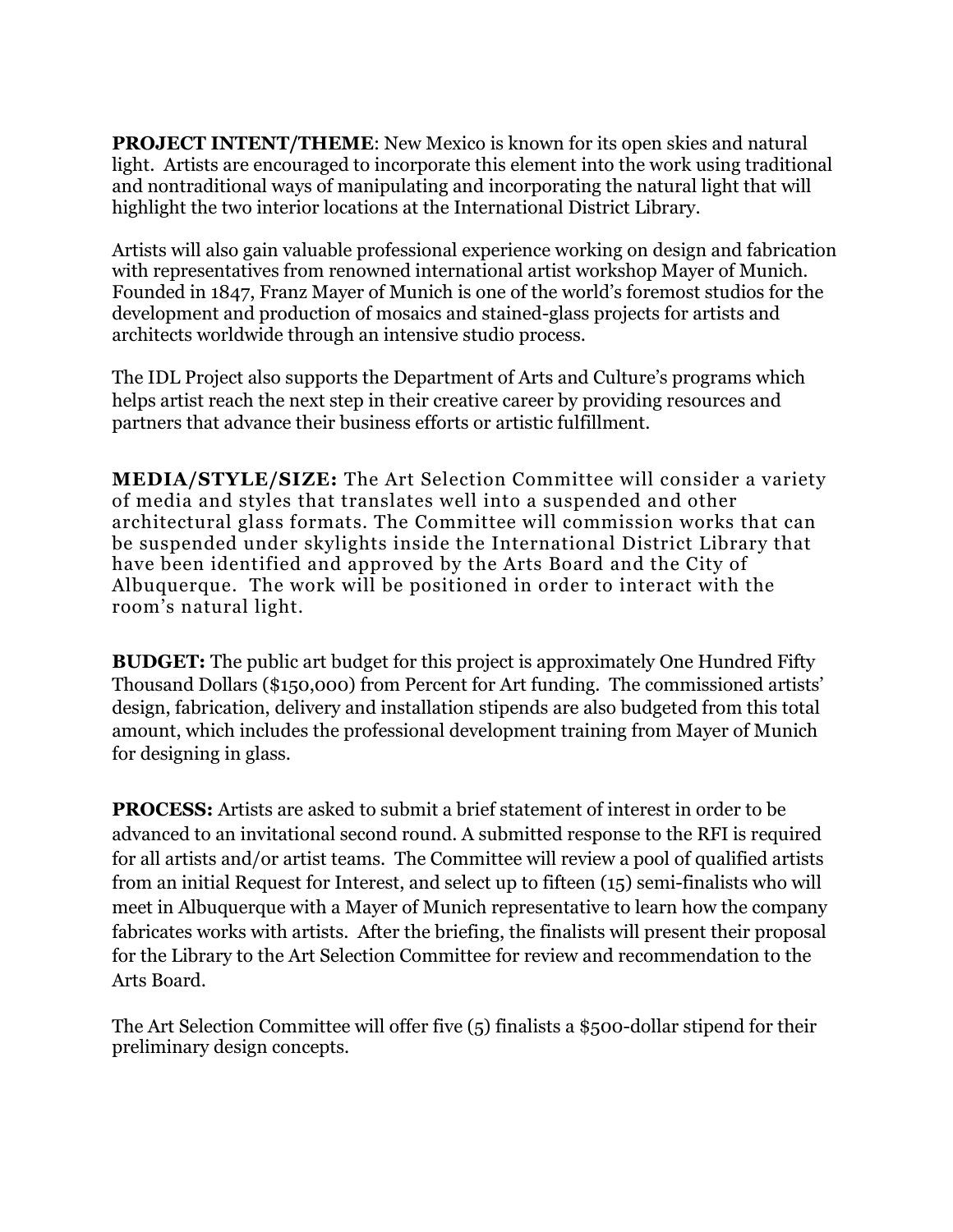The commissioned artist will spend a week in Munich with fabricators from Mayer of Munich to design the artwork. The artist may also need to work with local installation specialists, to be determined. The Art Selection Committee reserves the right to select a single artist and/or artist team from the original RFI submissions.

## **Deadline for Submission: 3:59 pm April 21, 2022**

**ELIGIBILITY:** This competition is a Statewide Call for Visual Artists, open to artists who reside in New Mexico and are 18 years or older. The Albuquerque Arts Board working with the program staff, strives to secure Works of Art that result from collaboration, community, innovation, social impact, stewardship, equity, diversity, access and inclusion. We value the knowledge and contributions of diverse stakeholders and partners and the unique ability of the arts, culture and creativity to bridge people and communities in Albuquerque. The Public Art Urban Enhancement Program utilizes art, culture and creativity as an essential part of free expression, artistry and cultural practice. We believe that arts, culture and creativity are significant drivers of economic opportunity and shared prosperity as well as fundamental to human development and lifelong learning. We value high-quality public service, transparency, accountability and the responsible administration of public funds.

## **APPLICATION PROCESS:** *(Late and/or incomplete submissions will not be considered.)*

Submission Materials – Artists must submit the following items for the project to [https://coacommuni](mailto:publicart@cabq.gov)tyevents.wufoo.com/forms/zqfjw5r1e8oonx/ by 3:59pm April 21st, 2022:

- 1. A letter of interest, not more than 500 words, explaining your interest in the project and capacity to accomplish a large-scale public art installation in collaboration with community and an internationally acclaimed fine art/architectural glass studio, [Mayer of Munich.](https://mayersche-hofkunst.de/en)
- 2. Up to 5 (five) digital images of past work that would be proof of your experience, abilities and aesthetic choices. Successfully completed public art projects would be helpful (though not necessary) for the committee to review.
- 3. A detailed image key, clearly labeled with your name and a numbered listing for each image, the title of the work, medium, the dimensions and year of completion.
- 4. A current resume less than three (3) pages long, including background information on your artwork, art education or CV. If you are submitting as part of a team, please include separate resumes and statements for each member.

All submitted materials should be submitted electronically. All text documents should be in PDF format and all submitted images as jpegs no larger than 300 dpi.